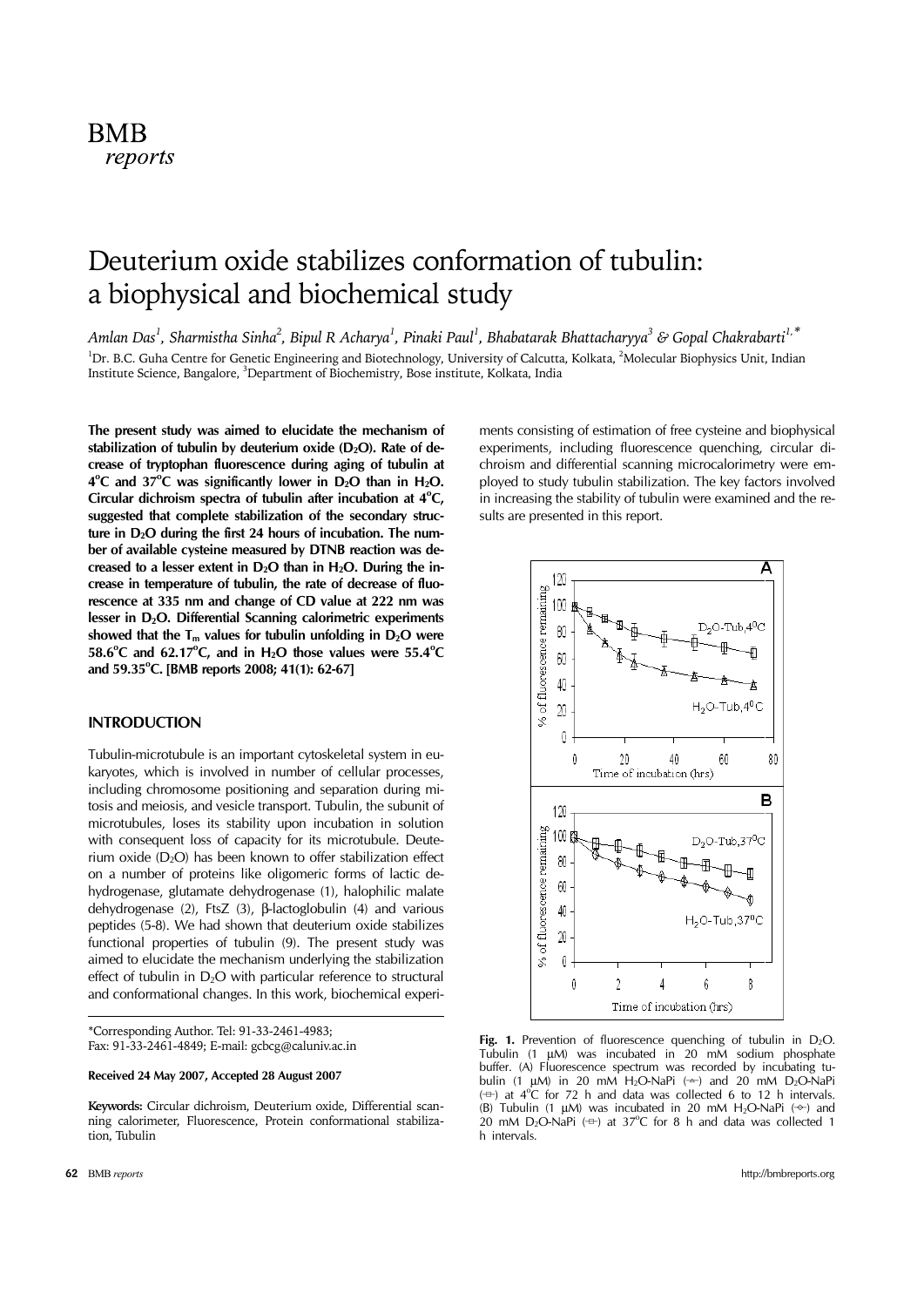#### **RESULTS AND DISCUSSION**

#### **Fluorescence study**

The fluorescence of tryptophan residues of protein depends upon polarity of the environment (10). Any change in conformation or polarity of the environment would be reflected in the fluorescence intensity of tryptophan. Tubulin has twelve tryptophan residues. It is well known that tubulin is a labile protein that loses its polymerization ability and the colchicine binding activity upon aging at  $37^{\circ}$ C (9). We, therefore incubated 1  $\mu$ M tubulin at 4<sup>o</sup>C and 37<sup>o</sup>C in both H<sub>2</sub>O-buffer and D<sub>2</sub>O-buffer separately. We measured the fluorescence intensity at 333 nm at indicated time intervals and the results are shown in Fig. 1(A) and 1(B). Fluorescence decreases exponentially in both  $H_2O$ -buffer and  $D_2O$ -buffer with time although the rate was higher at  $37^{\circ}$ C. Thus  $t_{1/2}$  (time for 50% decrease in fluorescence intensity where that of zero time incubated protein is taken as 100%) for decay of tryptophan fluorescence was only about 8 h at  $37^{\circ}$ C whereas it was more than 45 h at  $4^{\circ}$ C. In presence of D<sub>2</sub>O, the t<sub>1/2</sub> for decay increased significantly at both the temperatures (data not shown). Thus, overall the tubulin structure is stabilized globally in presence of D2O. This decay of intrinsic tryptophan fluorescence of a protein with time at different temperature is due to the exposure of tryptophan in aqueous environment. The quenching of tryptophan fluorescence was less in presence of  $D_2O$ . These results reconfirm our previous findings and  $D_2O$  induced stabi-

## **Circular dichroism study**

Structural changes in a protein are estimated by measuring its secondary structure using CD spectra. We therefore measured the secondary structure of tubulin using CD spectra upon ageing at  $4^{\circ}$ C both in H<sub>2</sub>O-buffer and D<sub>2</sub>O-buffer (Fig. 2A and 2B). The ellipticity values at 220 nm decreased to 38% in  $H_2O$ -buffer (compared to that of zero time incubated sample) whereas it was even less than  $10\%$  in D<sub>2</sub>O-buffer under the same conditions. Further incubation at  $4^{\circ}$ C for 72 hours leads to 62% and 50% decrease in CD values in  $H_2O$ -buffer and  $D_2O$ buffer, respectively. These results corroborate well with that observed by measuring the decay of tryptophan fluorescence (Fig. 1). The loss of fluorescence at 333 nm at  $4^{\circ}$ C in presence of D2O was less than 15%, whereas it was more than 40% in H<sub>2</sub>O-buffer under same condition.

#### **Estimation of reactive cysteine by DTNB reaction**

Tubulin has 20 cysteines and 18-20 cysteines are available for reaction with DTNB (11-13). Among 20 cysteines, 5-6 are fast reacting and rests are slow reacting with DTNB (11, 12) indicating that they are present in different environment of tubulin. Since these cysteines are located all over the primary sequence of both  $\alpha$  and  $\beta$  subunits, it is expected that any structural change (local and global) occurring in tubulin upon ageing may be reflected in DTNB kinetics. Fig. 3 shows the DTNB kinetics of tubulin aged at  $4^{\circ}$ C and  $37^{\circ}$ C in the pres-



**Fig. 2.** Stabilization of the secondary structure of Tubulin by D<sub>2</sub>O. Tubulin (1 μM) was incubated in 20 mM H2O-NaPi and 20 mM D2O-NaPi at 4°C for 72 h and far-UV CD spectra was monitored 24 h intervals. (A) CD spectra for Tubulin (1 μM) in 20 mM H2O-NaPi, taken at time intervals 0 h (─▫), 24 h (─◦), 48 h (─▵), 72 h (─▿) and. (B) CD spectra for Tubulin (1 μM) in 20 mM D2O-NaPi, after 0 h  $(\oplus)$ , 24 h  $(\oplus)$ , 48 h  $(\oplus)$ , 72 h  $(\oplus)$ and. (C) The CD values at 220 nm at different time intervals were normalized with respect to the CD value of tubulin (1 μM) in 20 mM  $H_2O-NaPi$  $(\rightarrow)$  and 20 mM D<sub>2</sub>O-NaPi ( $\rightarrow$ ).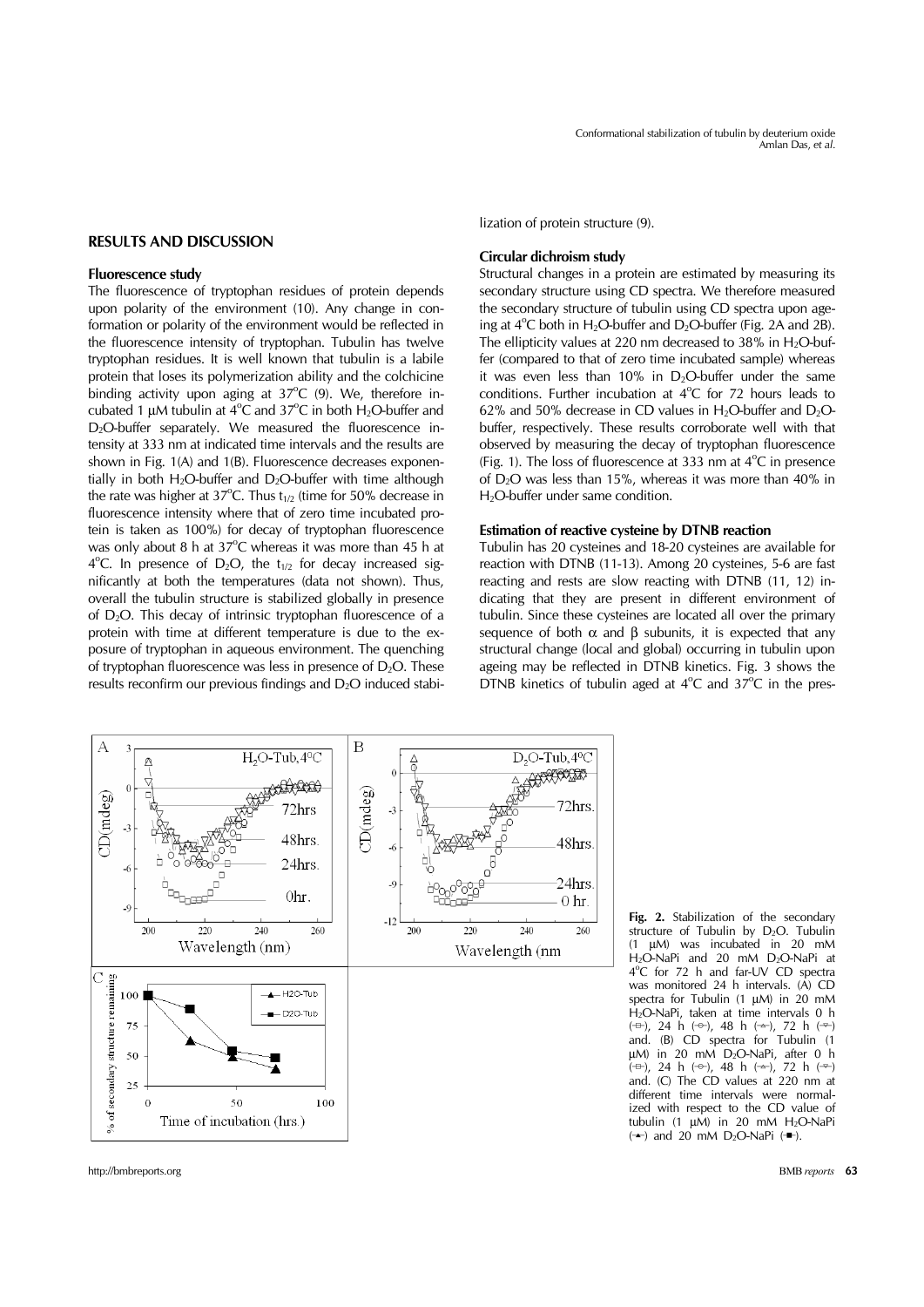

**Table 1.** Estimation of cysteine of tubulin upon aging in  $H_2O$ -buffer and  $D_2O$ -buffer

| Tubulin                                                                                    | $4^{\circ}C$ |  |  |                         | $37^{\circ}C$ |                       |                        |
|--------------------------------------------------------------------------------------------|--------------|--|--|-------------------------|---------------|-----------------------|------------------------|
|                                                                                            |              |  |  | 0h 24h 48h 72h 0h 4h 8h |               |                       |                        |
| $H_2$ O-buffer 20 (5) 18 (9) 16 (11) 15 (12)<br>$D_2$ O-buffer 20 (5) 20 (7) 19 (9) 18 (9) |              |  |  |                         |               | $20(5)$ 18 (8) 16 (9) | $20(5)$ 16 (9) 11 (11) |

 The number of fast reacting cysteine is showing in parenthesis. All data average of three experiments.

ence and absence of  $D_2O$ . Results of such experiments are summarized in Table 1. Ageing at both temperatures exposed more cysteines to solvents as number of fast reacting cysteines increased. After 24 h of incubation at  $4^{\circ}$ C, the number of fast reacting cysteines increased from 5 to 9 (increased by 80%) in H2O-buffer and total number of cysteine decreased from 20 to 18 (decreased by 10%) (Fig. 3A), whereas in  $D_2O$ -buffer, the number of fast reacting cysteines increased from 5 to 7 (increased by 40%) and total number of cysteines remained 20 (no changed) (Fig. 3B). After 72 h of incubation, the number of fast reacting cysteines were 12 (increased by 140%) and 9 (increased by 80%) in H<sub>2</sub>O-buffer and in D<sub>2</sub>O-buffer, respectively, whereas the total number of cysteines were 15 (decreased by  $25\%$ ) and 18 (decreased by 10%) in H<sub>2</sub>O-buffer

**Fig. 3.** Reduction in the loss of reactive cysteines of tubulin by  $D_2O$ . Tubulin (1 μM) was incubated in 50 mM  $H_2O$ -PEM and 50 mM  $D_2O$ -PEM at  $4^{\circ}$ C for 72 h (A and B) and also at  $37^{\circ}$ C for 8 h (C and D). Number of reactive cysteines were estimated every 24 h intervals, when incubated at  $\vec{4}^{\circ}$ C and 1 h intervals, when incubated at 37°C. (A) Number of reactive cysteines of tubulin (1 μM) in 50 mM  $H_2O$ -PEM after 0 h  $(\oplus)$ , 24 h  $(-\rightarrow)$ , 48 h  $(-\rightarrow)$ , and 72 h  $(-\rightarrow)$ . (B) Number of reactive cysteines of tubulin (1  $\mu$ M), in 50 mM D<sub>2</sub>O-PEM after 0 h  $(\pm)$ , 24 h  $(\pm)$ , 48 h  $(\pm)$ , and 72 h  $(\nabla)$ . (C) Number of reactive cysteines of tubulin (1 μM) in 50 mM H<sub>2</sub>O-PEM after 0 h ( $\leftrightarrow$ ), 2 h ( $\leftrightarrow$ ), 4 h  $(\rightarrow)$ , 6 h  $(\rightarrow)$ , and 8 h  $(\rightarrow)$ . (D) Number of reactive cysteines of tubulin (1  $\mu$ M) in 50 mM D<sub>2</sub>O-PEM after incubation in 0 h ( $\oplus$ ), 2 h ( $\ominus$ ), 4 h  $(\rightarrow)$ , 6 h  $(\rightarrow)$ , and 8 h  $(\rightarrow)$ .

and  $D_2O$ -buffer respectively.

 Similar trends were also observed when tubulin was incubated at  $37^{\circ}$ C in H<sub>2</sub>O-buffer and D<sub>2</sub>O-buffer respectively. Fig. 3 (C and D) shows the number of fast reacting cysteines and total cysteines with time of incubation at  $37^{\circ}$ C in H<sub>2</sub>O-buffer and  $D_2O$ -buffer. After 4 h of incubation, the number of fast reacting cysteines in both  $H_2O$ -buffer and  $D_2O$ -buffer increased similarly but the total cysteine content decreased differently. The total cysteines content were 16 and 18 in H<sub>2</sub>O-buffer and D<sub>2</sub>O-buffer, respectively. After 8 h of incubation H<sub>2</sub>O-buffer, the total number of available cysteine was 11 (decreased by 45%) and all were fast reacting cysteines indicating that the available free cysteines were in the surface. But in  $D_2O$ -buffer the number of fast reacting cysteines was 9 and total number of cysteines was 16 (decreased by 20%).

 The total number of cysteines and fast reacting cysteines available for DTNB reaction decreased with ageing and it was more pronounced in  $H_2O$ -buffer. This is probably due to aggregation of tubulin upon ageing not for cysteine modification as after complete denaturation of 72 h aged tubulin with 8 M urea, the number of cysteine was around 20 in both  $H_2O$ -buffer and  $D_2O$ -buffer. Here, we observed that the number of cysteine residues decreases less amount when ageing was carried out in D<sub>2</sub>O-buffer compare to  $H_2O$ -buffer. We therefore concluded that D2O preserved the native conformation of tubulin significantly when incubated at  $4^{\circ}$ C and as well as at  $37^{\circ}$ C.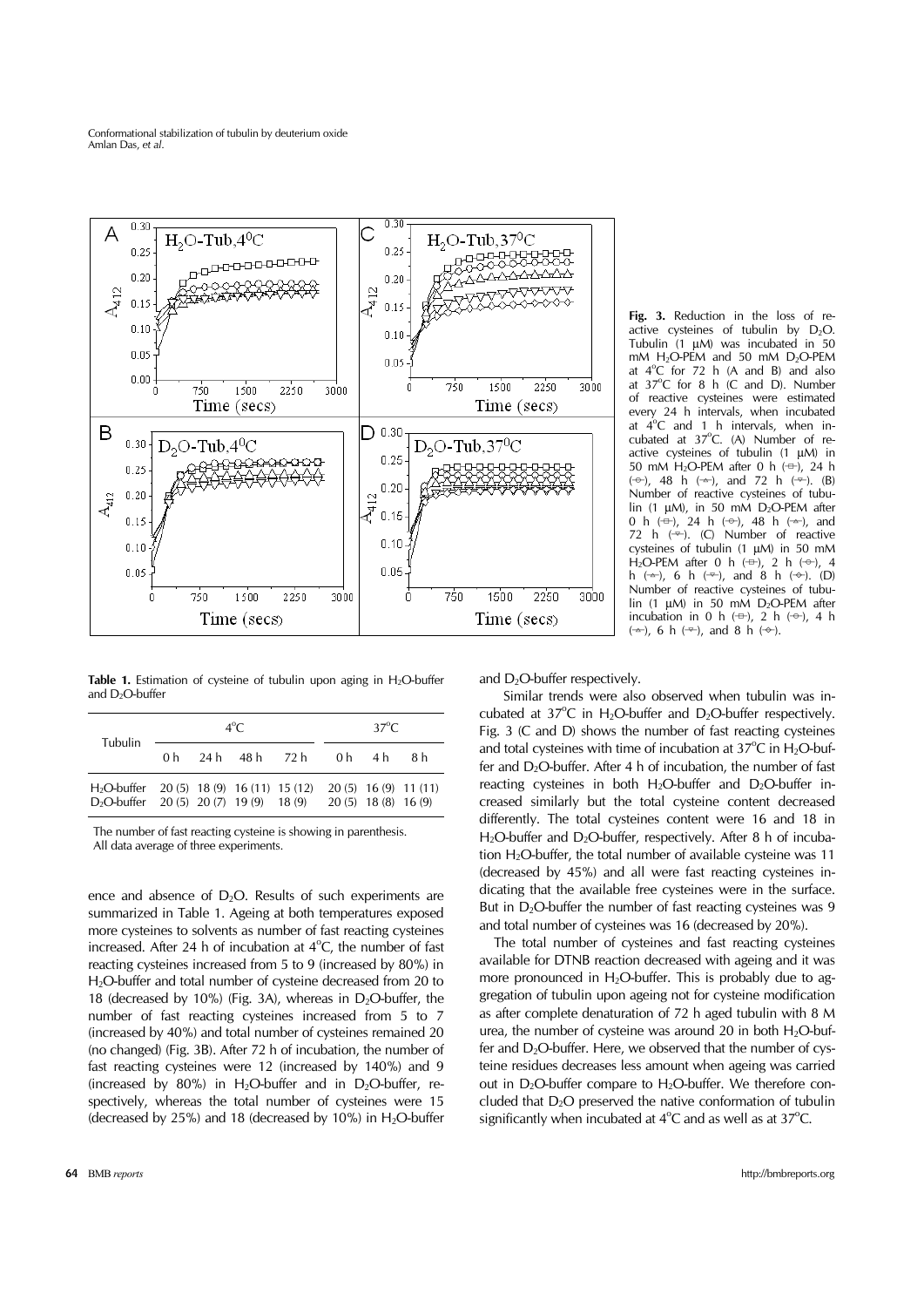

Fig. 4. Thermostability of tubulin in D<sub>2</sub>O. (A) Plot of relative fluorescence intensity against temperature for tubulin (1 μM) in 50 mM H<sub>2</sub>O-PEM (↔) and 50 mM D<sub>2</sub>O-PEM (↔) (B). Thermostability of tubulin in D<sub>2</sub>O were monitored by circular diachroism spectroscopy.<br>Far-UV CD spectra of tubulin (1 μM) recorded at 25°C. (I) CD spectra of tubulin (1 μM) in (=), 45°C (→), 50°C (→), 55°C (→), 65°C (→). (II) CD spectra of tubulin (1 μM) in 20 mM D<sub>2</sub>O-NaPi after incubation at 30°C (=+), 56°C (→), 50°C (→), 55°C (→), 65°C (→), 65°C (→), 65°C (→), 65°C (→), 65°C (→), 65°C (→), μM) in 20 mM H<sub>2</sub>O-NaPi (→) and 20 mM D<sub>2</sub>O-NaPi (=). (C) Differential scanning calorimetric thermograms of tubulin (8 μM) in 50 mM H<sub>2</sub>O-PEM (I) and 50 mM D<sub>2</sub>O-PEM (II). Details in materials and methods.

#### **Temperature dependent unfolding study**

Temperature dependent unfolding process of tubulin was monitored by fluorescence spectroscopy, circular dichroism, and differential scanning calorimetry (DSC) to find out whether deuterium oxide prevented this process any significant extent.

#### **Fluorescence study**

Unfolding of a protein causes exposure of buried residues to solvent, and this process can be followed by measuring quenching of tryptophan fluorescence. Fig. 4A shows percentage of fluorescence intensity at 333 nm of tubulin in  $H_2O$ -buffer and  $D_2O$ -buffer. When the temperature was raised to  $37^{\circ}C$ , the fluorescence value decreased to  $12\%$  in H<sub>2</sub>O-buffer and decreased to only 3% in  $D_2O$ -buffer. At 50 $^{\circ}C$ , the decreasing amount was 40% in  $H_2O$ -buffer and 28% in  $D_2O$ - buffer. After that, the rate of increase of fluorescence intensity with temperature were similar in both  $H_2O$ -buffer and  $D_2O$ - buffer. These results are indicating that stabilization effect of deuterium ox-

ide was more up to 60°C. During the initial phases of increase in temperature, breaking of hydrogen bond as well as hydrophobic bonds were occurred.  $D_2O$  prevented initial phases of temperature dependent unfolding through stabilizing the structure, and after that  $D_2O$  had no significant effect on tubulin conformation as the H-bonds and hydrophobic bonds were already broken up.

#### **Circular dichroism study**

The CD-spectra in far-UV region of tubulin were taken in  $H_2O$ buffer and  $D_2O$ -buffer with increasing temperatures (Fig. 4B). The CD values at 222 nm with temperature are presenting in Fig. 4B (III). As temperature rises from  $30^{\circ}$ C to  $45^{\circ}$ C, the CD value at 222 nm decreased to 15% in  $H_2O$ -buffer with no change in CD values in  $D_2O$ -buffer. This indicates no loss of secondary structure of tubulin in  $D_2O$ -buffer during increase of temperature from  $30^{\circ}$ C to  $45^{\circ}$ C. The CD value decreased to 70% at 80°C in H<sub>2</sub>O-buffer but in D<sub>2</sub>O-buffer, the CD value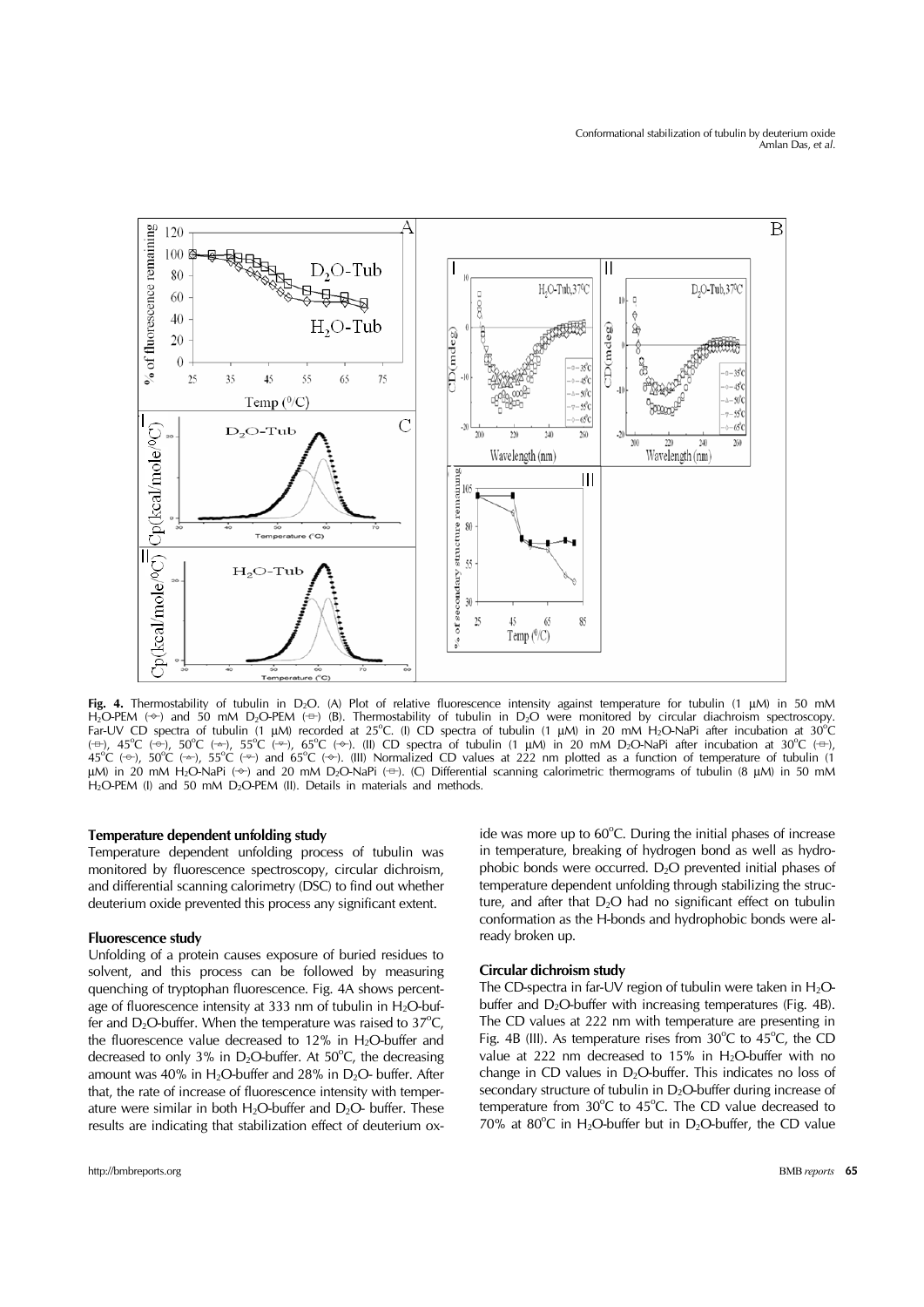Conformational stabilization of tubulin by deuterium oxide Amlan Das, *et al*.

**Table 2.** DSC results

|                                    | $T_m(1)$       | $T_{m}$ (2)    |
|------------------------------------|----------------|----------------|
| Tubulin in H <sub>2</sub> O-buffer | $55.4 + 0.5$   | $59.35 + 0.12$ |
| Tubulin in D <sub>2</sub> O-buffer | $58.61 + 0.41$ | $62.17 + 0.13$ |

decreased to only 35%. These results are indicating that deuterium oxide prevented temperature dependent loss of secondary structure significantly.

#### **Differential scanning calorimetry study (DSC)**

The DSC scans were executed with tubulin in both  $H_2O$ -buffer and  $D_2O$ -buffer to assess differences in their thermal unfolding behavior. Scans were accomplished in the temperature range 20 to 80°C. DSC thermograms (represented by the plot of heat capacity versus temperature) for tubulin in  $H_2O$ -buffer and  $D_2O$ -buffer are shown (Fig. 4C). Thermal unfolding reactions were found to irreversibly aggregate the protein at experimental pH values tested, thus we decided not to evaluate any thermodynamic parameters. The DSC profiles of tubulin were fitted using the non 2-state model. The raw data is represented by closed circles and the fit by lines in Fig. 4C. Each of the scans deconvoluted into two component peaks and the  $T_m$  for the component peaks were found to be on the higher side in case of the D<sub>2</sub>O-buffer. Table 2 represents the  $T_{m1}$  and  $T_{m2}$  values for the individual scans. Even the first transition in the scans was also not reversible. In case of the aqueous system, scans executed till  $56^{\circ}$ C and in D<sub>2</sub>O-buffer scans executed till 59°C, did not yield reversibility.

The melting temperature in  $D_2O$ -buffer means stronger affinity between α and β-tubulin subunits. This might be due to increased hydrophobic interaction between tubulin subunits and stronger deuterium bonding in tubulin in  $D_2O$  compare to hydrogen bonding in tubulin in  $H_2O$ . Stronger affinity between tubulin-subunits causes structural and conformational stability.

The mechanism of the effect of  $D_2O$  on protein stabilization is not well established. Some of the physical properties of  $D_2O$ and  $H<sub>2</sub>O$  are different (2, 14). In the case of proteins, these difference in properties between  $H_2O$  and  $D_2O$ , leads to difference in hydration of the buried non-polar group due to solvent isotopic effect, causing a decrease in the enthalpy of unfolding (positive stabilization effect) and changes of entropy (negative stabilization effect) in  $D_2O$  (15). In the case of tubulin, it appears that the positive stabilization of the change of enthalpy is higher than the negative stabilization effect of the change of entropy resulting in net stabilization by  $D_2O$ . This may be attributed to solvent isotopic effect, which causes stronger hydrogen bond and greater hydrophobic interaction in  $D_2O$ . Deuterium oxide stabilizes microtubules from dilution-induced disassembly (16) and also promotes tubulin polymerization (9). Hydrophobic interactions that are more pronounced in D2O may also play major role in stabilization of tubulin.

#### **MATERIALS AND METHODS**

#### **Materials**

Guanosine 5'-triphosphate (GTP), PIPES,  $MgCl<sub>2</sub>$ , EGTA,  $D<sub>2</sub>O$ , and DTNB, were purchased from SIGMA. Unless otherwise mentioned, the PEM (50 mM PIPES, 1 mM EGTA, and 0.5 mM  $MgCl<sub>2</sub>$  at pH 6.9) was used as the experimental buffer. The pH was maintained at 6.9 in aqueous solvent and 7.3  $[pD = pH$  $+$  0.4] in D<sub>2</sub>O solvent (9). The concentration of D<sub>2</sub>O was 95% in  $D_2O$ -buffer.

#### **Purification of tubulin from goat brain**

Tubulin was isolated from goat brain by two cycles of temperature-dependent assembly and disassembly in PEM buffer in the presence of 1 mM GTP, followed by two more cycles in 1 M glutamate buffer (17). The purified tubulin, free of MAPs was checked by 8% SDS-PAGE. Aliquots were flash-frozen in liquid nitrogen and stored at  $-70^{\circ}$ C. The protein concentration was estimated by the method of Bradford (18) using bovine serum albumin as the standard.

#### **Fluorescence spectroscopic studies**

Fluorescence spectroscopic studies were done to detect the changes in the intrinsic protein fluorescence using a Hitachi F-3010 fluorescence spectrophotometer. Excitation was at 280 nm and wave length scan was done in at 300-450 nm, to monitor the emission maxima. The buffer systems used for the fluorescence spectroscopic studies were 20 mM H<sub>2</sub>O-sodium phosphate  $(H_2O-NaPi)$  and 20 mM  $D_2O$ -sodium phosphate  $(D_2O-NaPi)$ . Tubulin in both the buffers (final concentration 1 μM) was incubated at  $4^{\circ}$ C for 72 h. Spectroscopic data was collected at every 6 to 12 hours interval. This experiment was also performed at  $37^{\circ}$ C for 8 h and spectroscopic data were collected after 1 hour of time interval.

 To study the effect of temperature, tubulin in both 20 mM H<sub>2</sub>O-NaPi and 20 mM D<sub>2</sub>O-NaPi (final concentration 1 μM), was incubated at various temperatures ranging from  $25^{\circ}$ C to 70°C for 30 minutes.

# **Circular dichroism studies**

Circular dichroism studies were done on a Jasco J600 spectropolarimeter. Secondary structure was monitored in the 200- 260 nm wavelength regions using a cell of path length 0.1 cm. A spectral bandwidth of 1 nm and a time constant of 2 s, with the scan speed of 50 nm/min, were used for these measurements. Tubulin in both H<sub>2</sub>O-NaPi and 20 mM D<sub>2</sub>O-NaPi (final concentration 1  $\mu$ M) was incubated at 4°C for 72 hours and CD spectra was taken at an interval of 24 hours. All measurements were done at 25°C.

 Change in the secondary structure of tubulin with the gradual increase of temperature, in both  $H_2O$ -NaPi and 20 mM 95% D2O-NaPi (final concentration of tubulin 1 μM), were monitored in the 200-260 nm wavelength region using a cell of